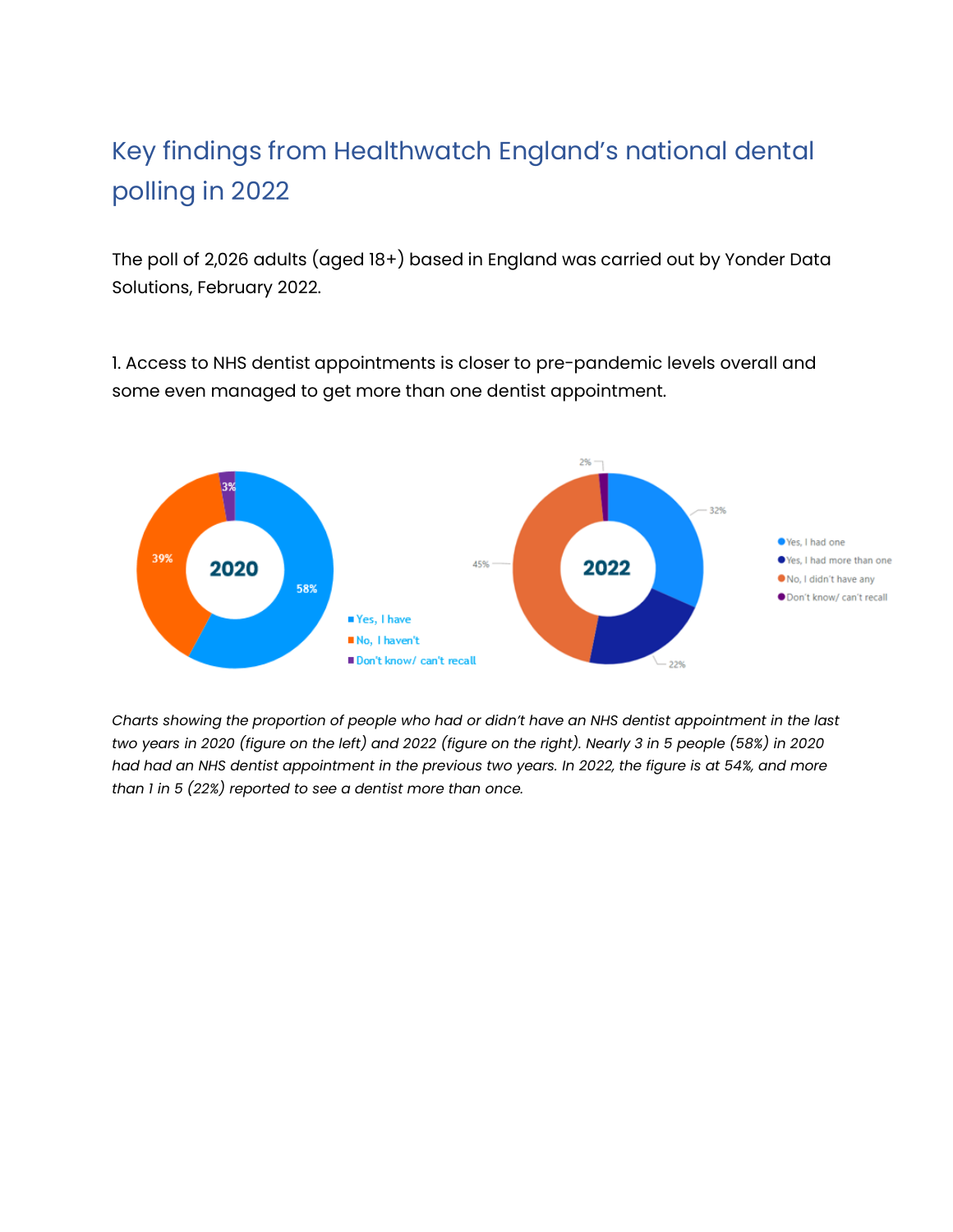2. Even though access rates have improved, people still found it difficult to book appointments and get all the treatment they needed. This was despite going to the dentist more than once.



*Chart showing the experiences of people who had one/more than one NHS dentist appointment in the last two years. More than 2 in 5 people (41%) said they found it difficult to book the appointment(s), and 1 in 5 (20%) said that they couldn't get all the treatment they needed from their appointment(s).*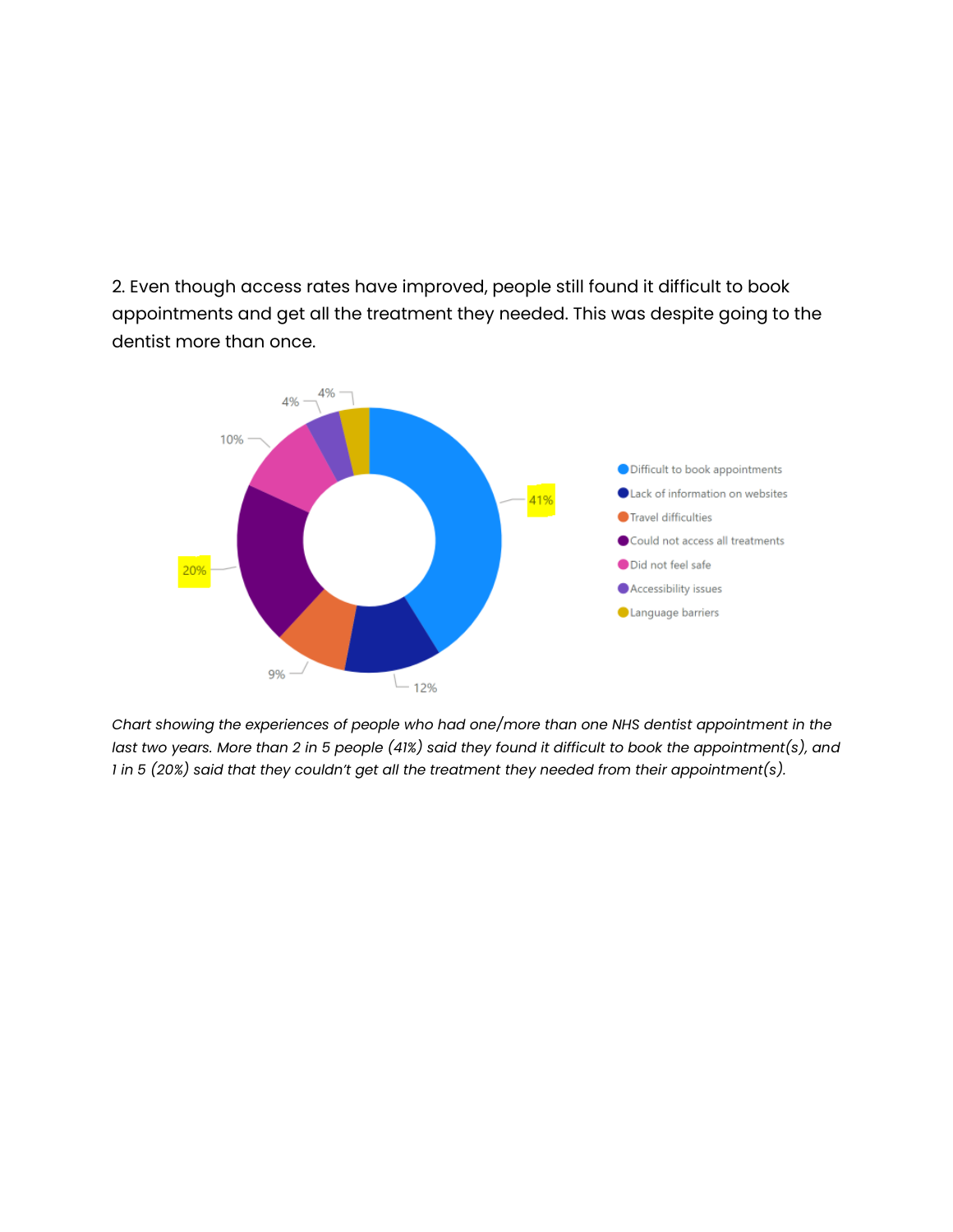3. People accessing NHS dentistry is the lowest in the South-West, with more people going private in the region. However, it is not an option for many living in the North where a few say they prefer private care, highlighting a regional disparity.



*Charts showing that fewer people living in the South-West of the country had an NHS dentist appointment compared with those living in the North-East. More than 1 in 2 people (52%) from the South-West said they didn't have any NHS dentist appointment in the last two years. The figure was 4 in 11 (36%) for those living in the North-East.*

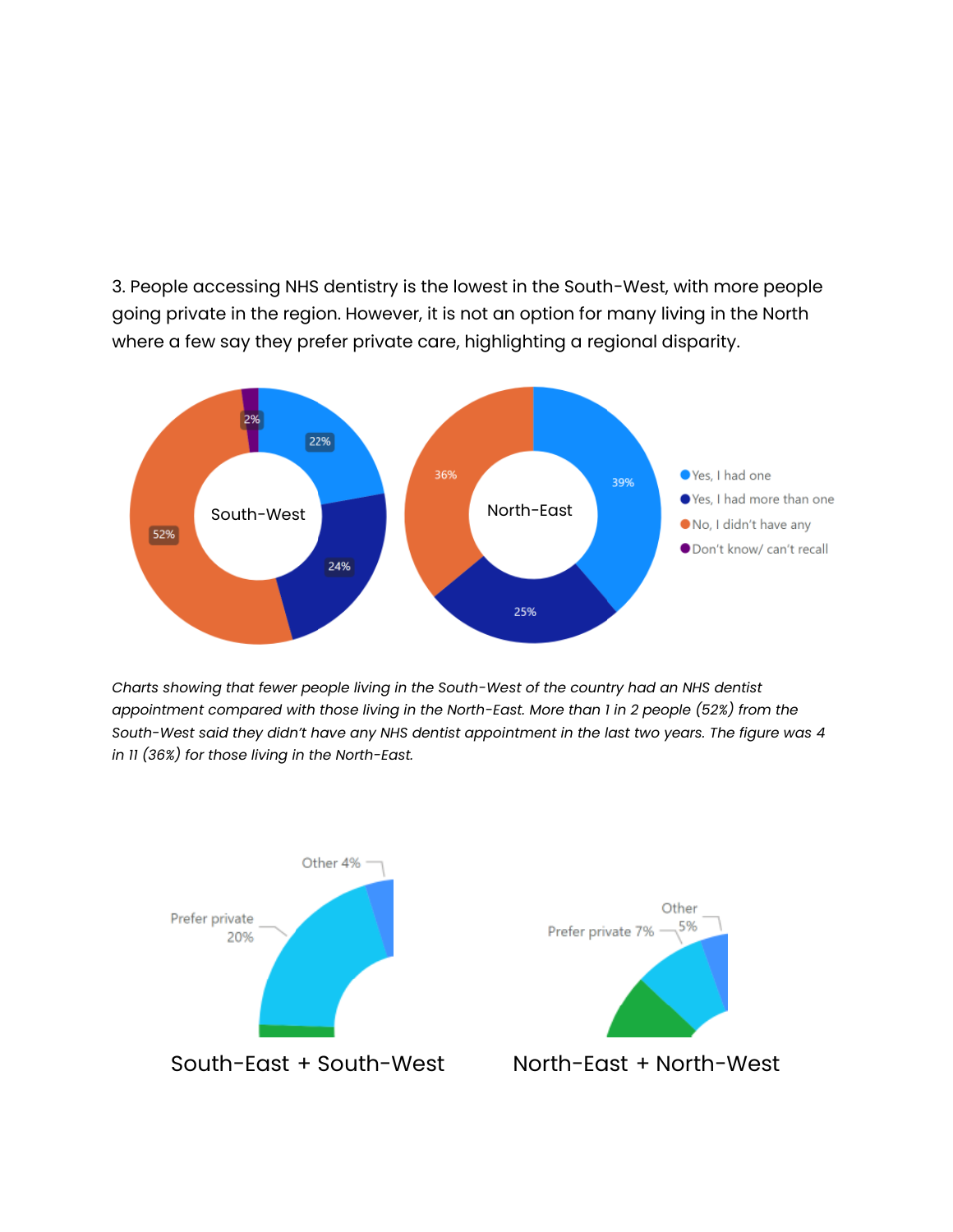*The sections of two charts highlight the greater preference for private care in the south of the country, compared with the north. The figure on the left shows that 1 in 5 people (20%) living in either the South-East or the South-West prefer private dentistry. However, it was 1 in 14 (7%) for those who either live in the North-East or the North-West of the country, as shown in the figure on the right.* 

4. Some felt pressured to pay privately and ended up paying private fees. Others said they were charged more for the treatments than the advertised NHS charges or charged extra for PPE.



*Chart showing what people thought about the costs of their NHS dental treatment in the last two years. Nearly 1 in 5 people (17%) said that their dentist did not explain the costs before starting their treatment. Similar numbers (17%) reported that they felt pressured to pay private fees to access treatment. Nearly a quarter of those who had an NHS dentist appointment (24%) said that they had to pay privately in order to get all the treatment they needed.*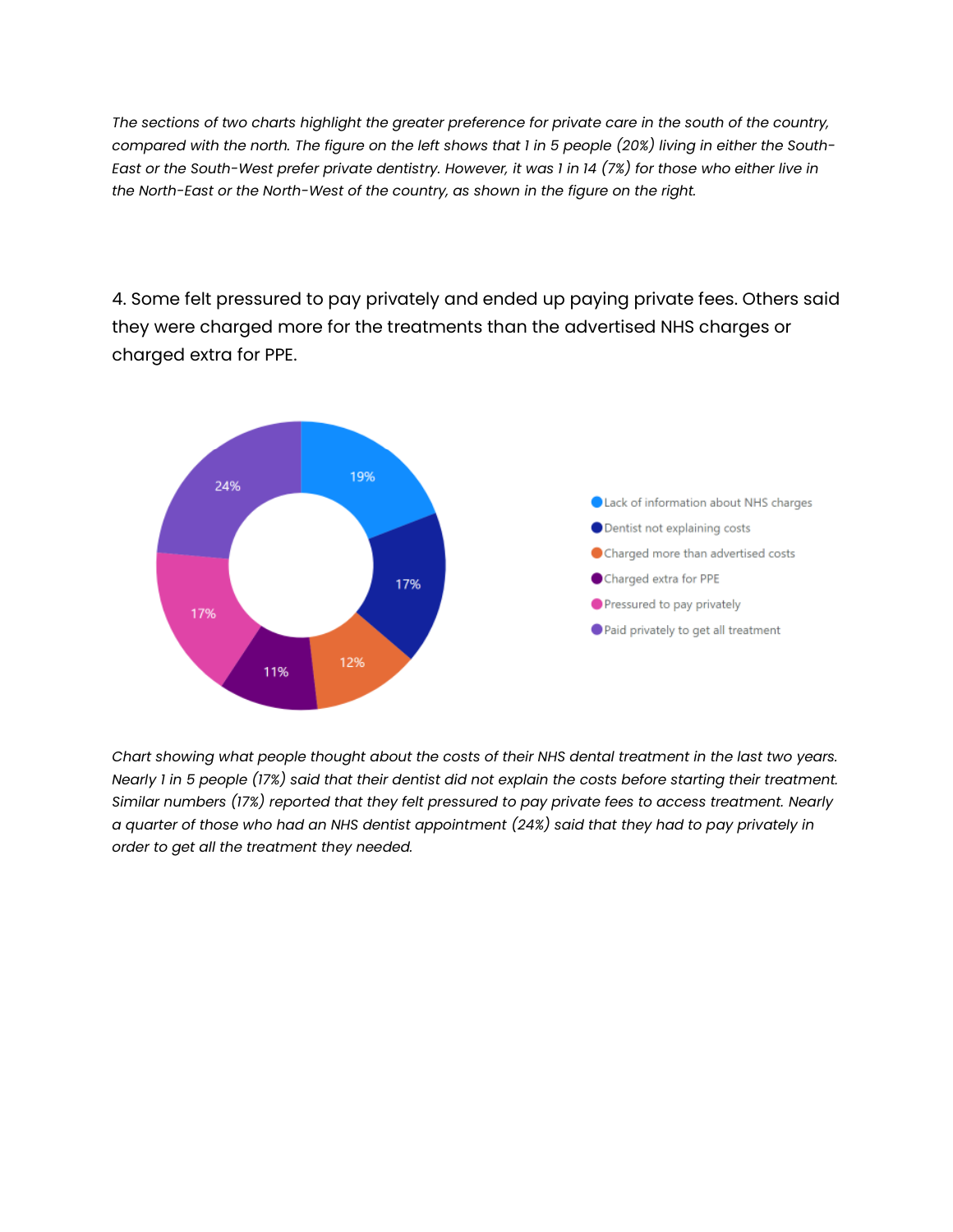5. When people couldn't access NHS dental care, they had to put up with the problems they had. For some, it became more serious, while for others, it impacted on their health and wellbeing.



*Chart showing the impact of lack of access to NHS dentistry. Nearly, 3 in 10 (29%) said that their problems became more serious which made them anxious. And it impacted people's health and wellbeing as nearly 2 in 5 people (38%), who couldn't access NHS dental care, said they either couldn't eat or speak properly, or avoided going out because they were conscious about their teeth, or their other healthcare treatments got delayed because they couldn't get their teeth checked on time.*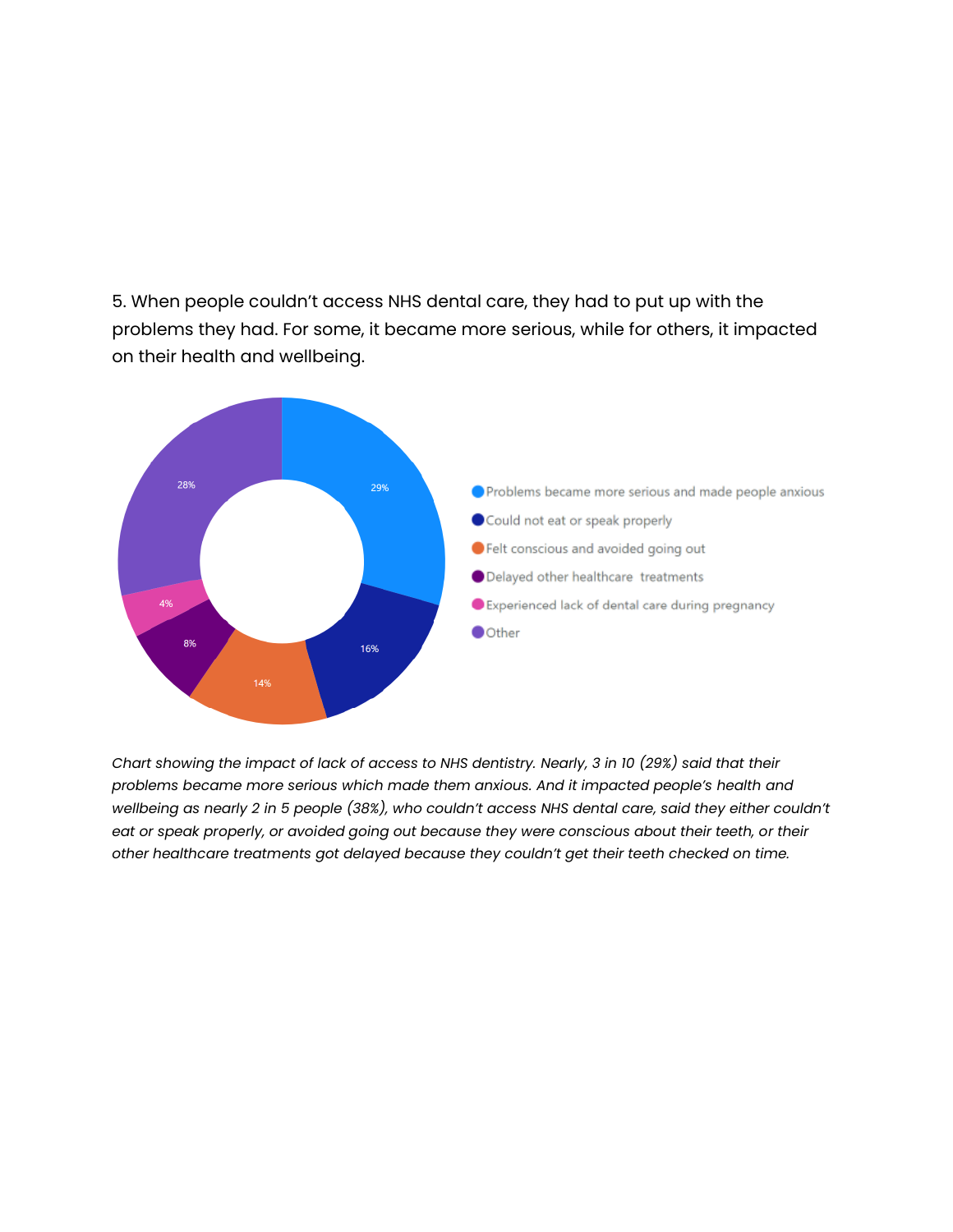6. Some parents, especially those from younger age groups and those from minority ethnicities, had to sign-up privately in order to access NHS dental care for their children.



Could you access NHS dentistry for your child?

*Charts showing that nearly 1 in 5 (19%) younger parents (18 – 34 years old) said that they could get NHS dental care for their child only after they signed-up as a private patient with the dentist. The rate was nearly a fifth at 1 in 25 (4%) for parents aged between 35-54 years. It is also interesting to note that older parents were more successful in getting an NHS dentist appointment for their child as compared with the younger parents (60% vs 44%).*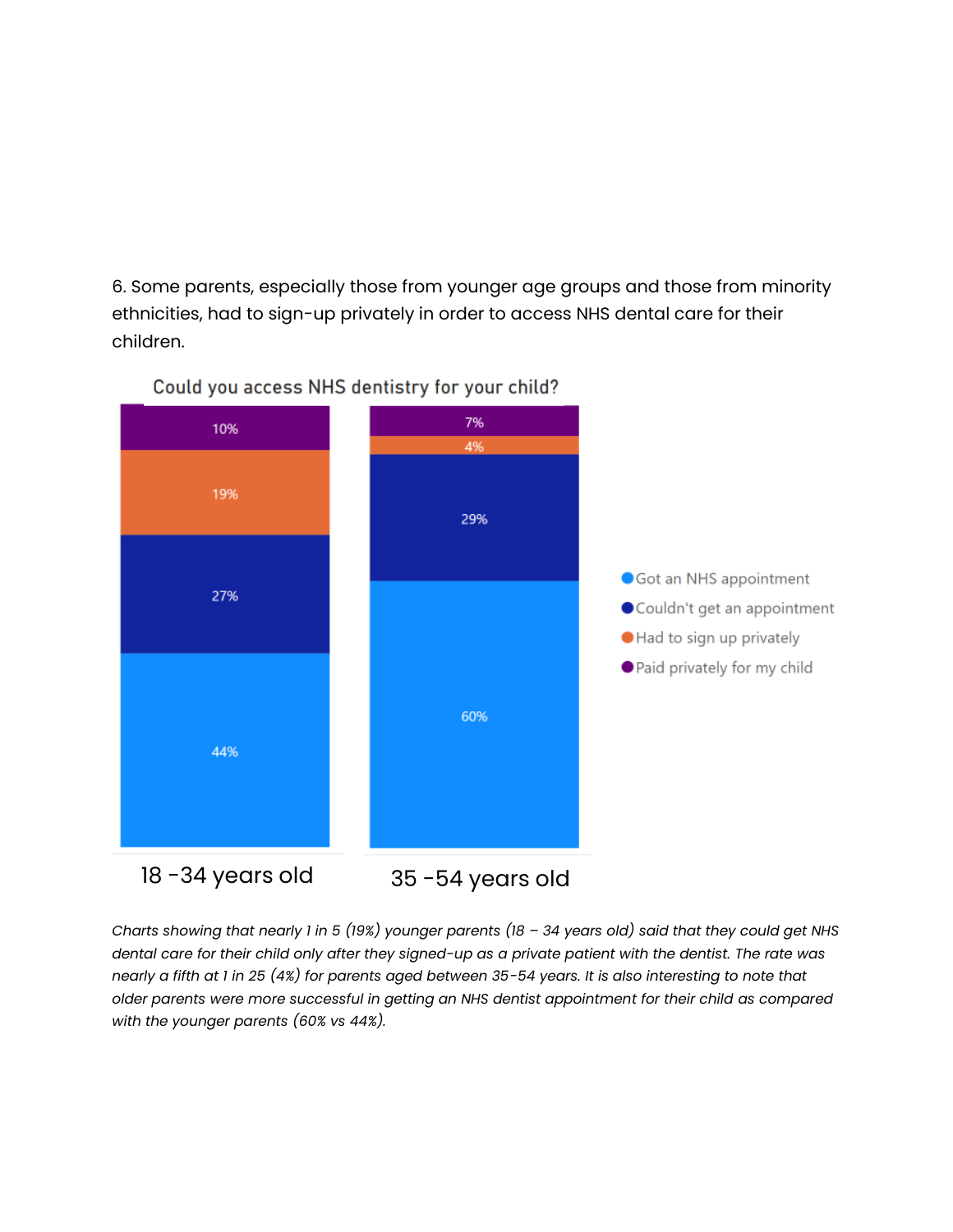7. More people in 2022 think that NHS dental charges are unfair compared to the last two years.

Opinion about NHS dental



*Charts showing that almost 1 in 2 people (49%) in 2022 felt that NHS dental charges are unfair. It is higher than the figures we saw in 2020 and 2021. The figures above each column represents the number of people who answered the question* "*Generally speaking, how fair or unfair do you think NHS dental charges are?".*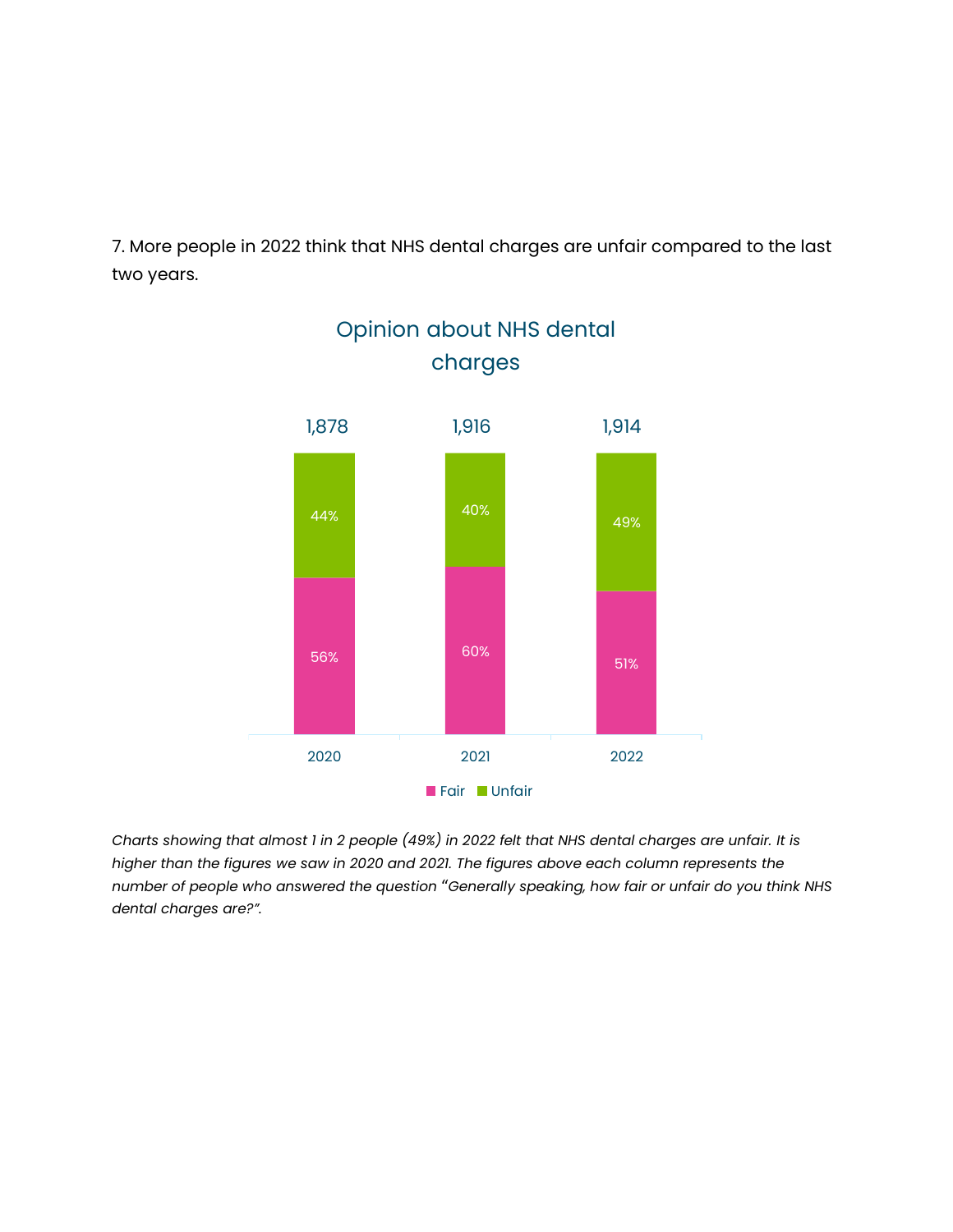8. People from lower SEG grades are more likely to think that NHS dental charges are unfair and less likely to see a dentist compared with people from higher grades.



*Charts comparing how people from different SEG grades think about NHS dental charges. The chart on the left shows that more than half of people (52%) from SEG grades A and B feel that NHS dental charges are fair. On the contrary, the chart on the right shows that only 1 in 3 people (33%) from SEG D and E think the same. Moreover, while only 1 in 7 people (14%) from SEG AB think that the charges are very unfair, the figure goes up to nearly a quarter (23%) for those from SEG DE.*